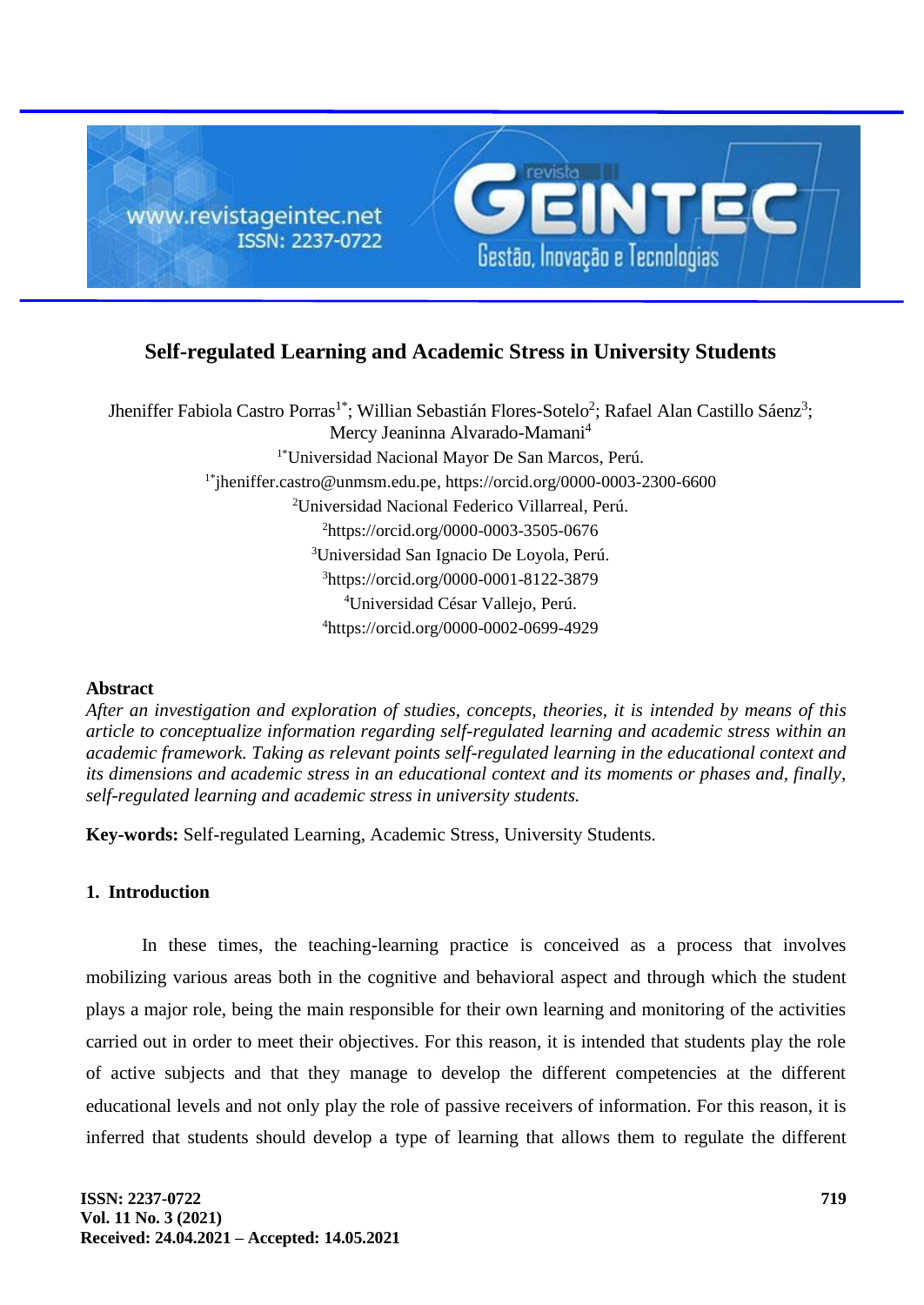elements involved in the teaching-learning process. When speaking of this type of learning, reference is made to self-regulated learning, which is defined as active and constructive development, through which learners set their own learning goals, and then carry out a series of actions such as monitoring, regulating and controlling the different dimensions of cognition, motivation and behavior; these actions are guided and in turn limited by the characteristics of the environment (Pintrich, 2000).

As for academic stress, stress is understood as an organized, adaptive and fundamentally psychological process, which can be evidenced in three phases or moments, the first refers to the stressors, which are the set or group of demands or academic demands, which exert pressure on the learner, the second phase is the manifestation of symptoms, These are triggered by the presence of stressors, causing a systemic imbalance in students at the physical, psychological and behavioral level, finally, the third phase is the taking of coping actions in the face of the aforementioned imbalance, which refers to a series of actions that seek to achieve balance in the system itself (Barraza, 2009). As mentioned by Barraza, it is understood that stress is the pressure exerted on the university student in the face of academic demands or requirements, which in turn cause in him a series of manifestations at the psychological, physiological and physical level, to then reach the decision making with the desire to overcome and meet the proposed goals.

In the following paragraphs of this review article, we will present and analyze the theories and concepts related to self-regulate learning in relation to academic stress in higher education students.

#### **2. Self-regulated Learning in the Educational Context**

Self-regulated learning is conceived from the socioconstructivist current, since it is a construct with several dimensions and fulfills various functions. This refers to learners, who perform a series of actions, such as hypothesizing, self-observing, evaluating, contrasting and finally arriving at the construction of theories in order to self-regulate and make use of different strategies to achieve a particular goal (Paris, 2001).

According to Zimmerman and Schunk (2011) who argue that self-regulated learning is closely linked to the educational context, since it is in this environment in which students develop this learning allowing them to activate and guide their cognition, affect and behavior towards the achievement of their learning goals or purposes. In this way, this concept could be defined as the student's ability to direct his thoughts and actions, monitor and regulate them towards the achievement of his objectives, this process is generated by the student's own motivation and interest.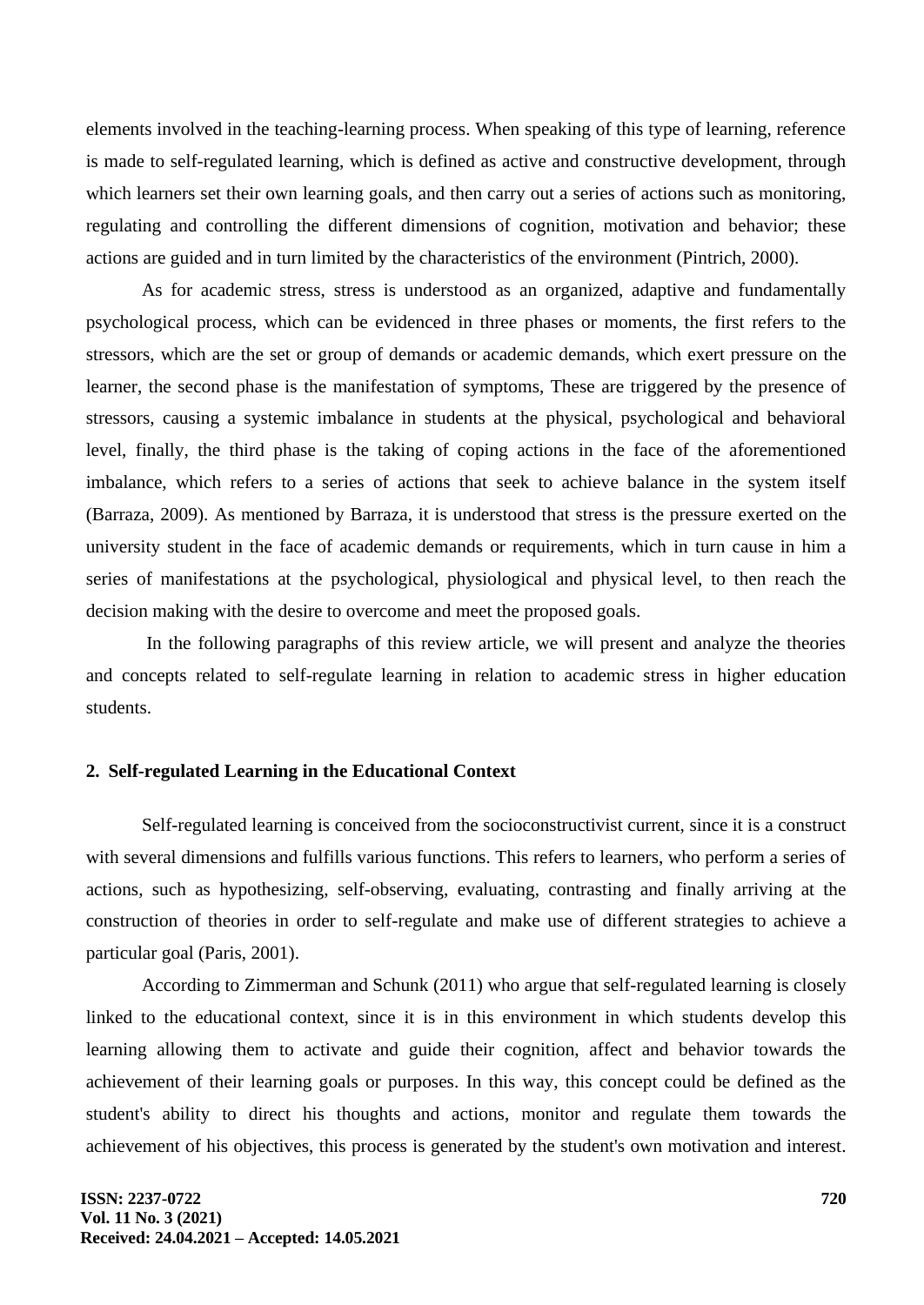Likewise, under his model Zimmerman (2000) considers the elements of behavior, the person and the environment and three cyclical phases: Premeditation, voluntary performance or control, and selfreflection. In this way, an effective or ineffective performance can be considered, depending on the quality of the self-regulatory processes employed.

It is understood then that self-regulated learning has processes, which are executed and observed from the educational context, as mentioned by Zulma (2006) who states that self-regulated learning is a form of action control adopted by students and whose main characteristic is the integration of metacognitive knowledge, motivation and cognition regulation.

There are several instruments related to the measurement of self-regulated learning, one of them is the MSLQ (Motivated Strategies for Learning Questionnaire) based on Pintrich's model (Pintrich, 1990) which is divided into three subscales, a scale of motivational beliefs and two scales for the use of cognitive strategies and self-regulation. It is worth mentioning that this instrument has been successfully applied in several countries such as the United States and other English-speaking countries, and that it has an acceptable level of reliability and validity.

Currently, studies are being carried out at an international level referring to this type of learning in the higher education field in relation to the characteristics and academic background of university students (Inzunza, 2020) and the application of the Motivated Strategies for Learning Questionnaire instrument in higher education students (Navea, 2018).

#### **3. Self-regulated Learning and its Dimensions**

Self-regulated learning is defined as an active process through which students determine their learning goals, and then carry out processes such as monitoring, regulating and controlling the different dimensions of cognition, motivation and behavior, which are guided and limited by the characteristics of the environment (Pintrich, 2000).

Within these dimensions students perform regulation processes to achieve their goals, one of them and according to Pintrich's model cognition is an area that develops different processes when interacting with the various phases. For the first phase of previous thinking, goal setting is performed, in the second phase of monitoring, metacognitive awareness, in the third phase of control, strategies are selected and in the fourth phase of reaction and reflection, cognitive judgments are issued (Pintrich, 2000). Cognition refers to a process that alludes to the various elements included in the cognitive practice; these could be strategies, operations, processes, among others. These could be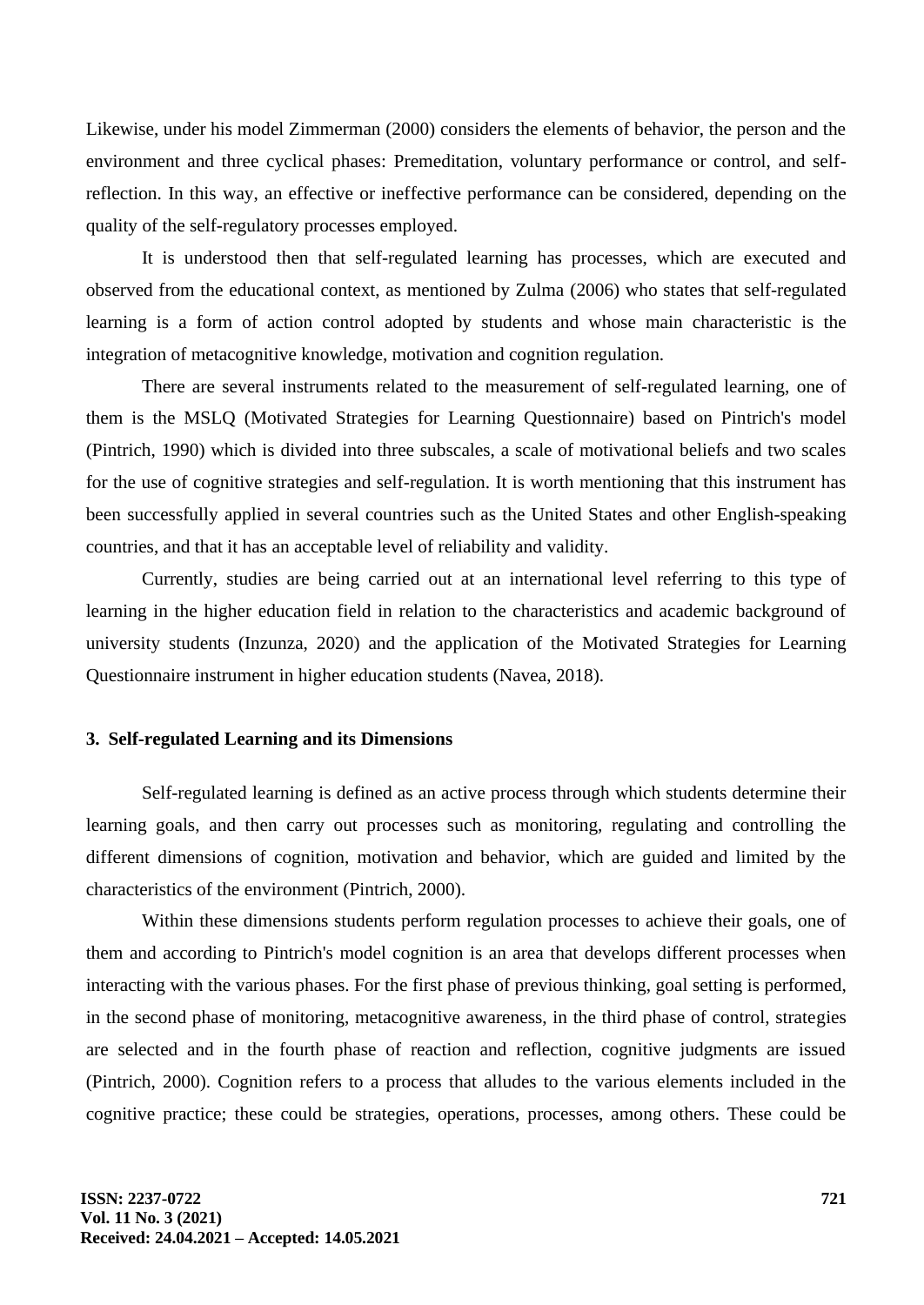strategies, operations, processes, among others, used for the purpose of accomplishing a given task (Organista, 2005).

Another of the dimensions immersed in self-regulated learning is that of behavior, which is evidenced through actions carried out in the different phases of self-regulated learning, in the first phase of previous thinking, it is evidenced in the planning of time and effort, in the monitoring phase, the awareness and monitoring of effort, in the third phase of control, the increase or decrease of effort and finally in the last phase of reaction and reflection, the behavior of choice is evidenced (Pintrich, 2000). The concept of behavior or conduct points to the actions performed by students to achieve their objectives. An example would be the fulfillment of the programmed activities, since this implies in him, to perform various actions such as raising their purposes or goals, reviewing and analyzing, implementing the activities as planned, monitoring whether what was done was adequate or requires some modification and finally executing the steps that continue (Zimmerman, 2000).

The context is the dimension that refers to the environment in which the student carries out the learning process and also includes the means or support resources used by Zimmerman (1986). In the context dimension, for the first phase of previous thinking, the perception of the task and the context is observed; in the second phase of monitoring, the change of the conditions of the context is evidenced; in the third phase of control, the modification and rethinking of the task is observed; and in the last phase of reaction and reflection, the evaluation of the task and the context is evidenced (Pintrich, 2000).

Finally, motivation is caused by internal forces, which are considered psychological and external forces, which respond to the perception of an object. This generates in students the incentive that mobilizes them to act and think strategically (Lewin, 1969). Motivation can be self-regulated through the use of control strategies that allow the student to overcome negative emotions, such as fear and anxiety. In the first phase of previous thinking, the adoption of goal orientation is observed, in the second phase of monitoring, the awareness of motivation is evidenced, in the third phase of control, it refers to the selection of strategies to regulate motivation, and in the last phase of reaction and reflection, affective reactions are observed (Pintrich, 2000).

### **4. Academic Stress in the Educational Context**

Academic stress understood as stress produced within the educational context under the pressures exerted by academic activities, is constructed based on the systemic cognitive model, which is based on four hypotheses, the first referring to the systemic components of the process, the second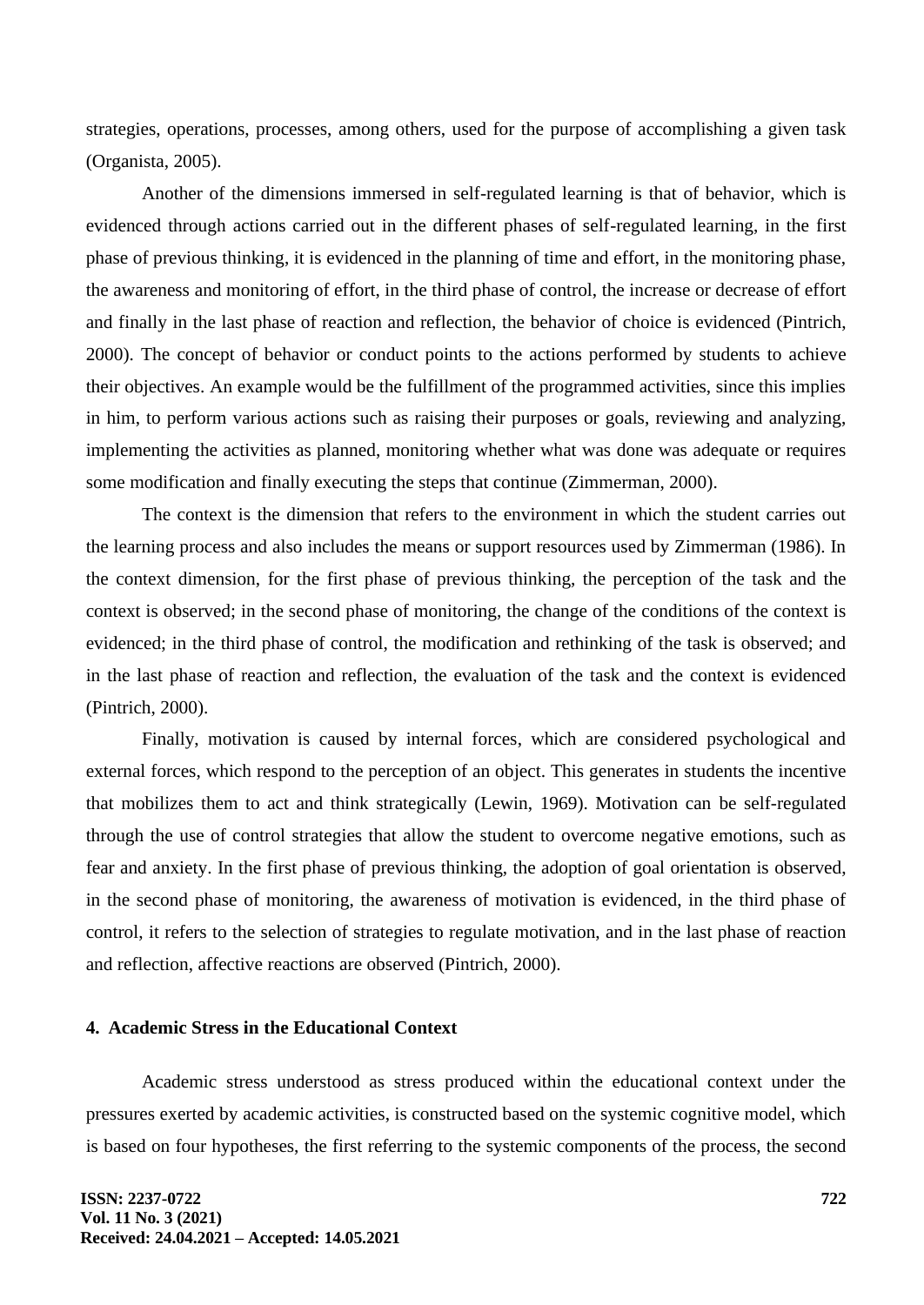conceives academic stress as a psychological condition, the third refers to the causes of the imbalance and the fourth refers to the state of coping to overcome the imbalance (Barraza, 2008).

In the educational environment, academic stress is understood as an organized, adaptive and fundamentally psychological process, which presents three phases or moments: The first indicates the stressors, which refer to the set of academic demands that exert pressure on the student. The second moment is the presence of symptoms, which are triggered by the presence of stressors causing a systemic imbalance in students. The third moment is the taking of coping actions against the imbalance previously triggered by the presence of stressors (Barraza, 2009).

Considering also that academic stress is present in all levels of studies, from preschool to postgraduate studies, that is, in every academic period since the study causes a state of tension experienced by students, either individually or as a group (Orlandini, 2009), this pressure is generated by the demands imposed in the academic field, therefore, not only students are affected by this type of stress but also teachers, since they all participate in this educational dynamic (Pulido, 2007).

There are several studies at the international level referred to academic stress Zarate (2018) presented in his article the analysis of the existing relationship between study habits practiced by university level students and academic stress present in them, in which he concluded that between the lack of practice of study habits and the presence of academic stress there is a significant relationship. Another study referring to academic stress is that of Cobiellas (2020) who in his article proposed as a purpose to determine the level of academic stress and mental depression of higher level students. The conclusion of the study was that academic stress levels and mental depression are related.

#### **5. Moments or Phases of Academic Stress**

Within the academic context, university students present stress in three moments (Barraza, 2009) which start from the presence of stressors, these refer to the academic demands or requirements perceived by students, such as academic work, overload of activity or tasks. These can be classified into three types: psychological, social and physical, which are detrimental to the student's integrity (Barraza, 2006). This first moment refers to everything belonging to the outside world that triggers a homeostatic imbalance, the reaction to stress is what the body itself does to correct that imbalance and restore itself (Sapolsky, 2004).

After perceiving the stressors, symptoms appear, which according to Barraza (2006) are the series of manifestations triggered by the stressors, which produce an imbalance in students, reflected in signs in the physical area, such as headache, in the behavioral area, opting for isolation and in the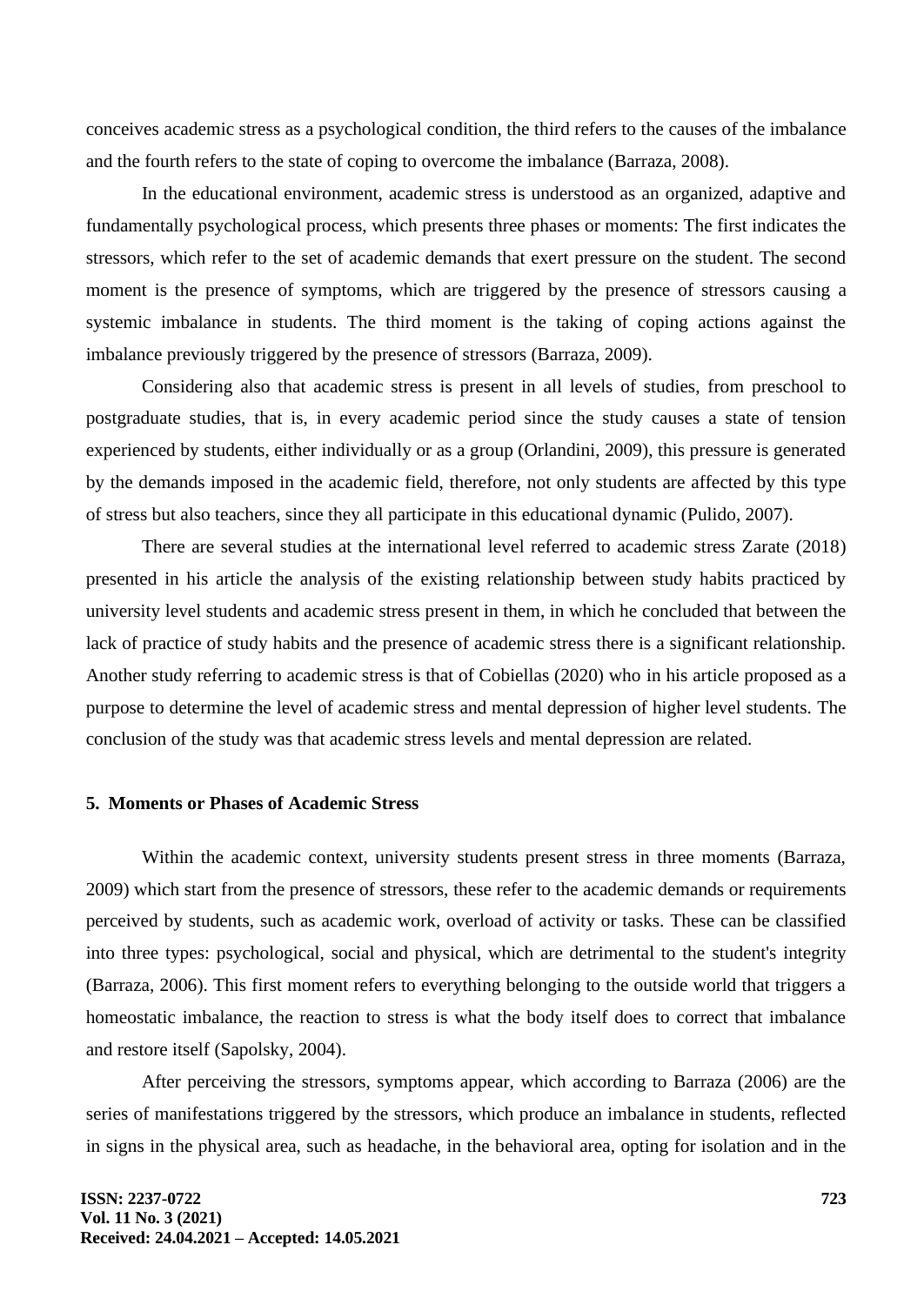psychological area, presenting problems to concentrate. This moment could be defined as an alteration or reaction as an expression or manifestation of some imbalance; this indicates that, in order to present a symptom, the individual must be in a bad state of health (Desviat, 2010).

Finally, students proceed to propose certain strategies to overcome the impression or impact obtained by these stressors, at this time students perform coping strategies which are restorative responses of the system itself, against the imbalance produced by the stressors, in order to overcome or recover the balance of systemic type. These strategies can be searching for more information about a class topic, elaboration of an organized plan to perform tasks, compliments to one self, among others (Barraza, 2008). These strategies are also understood as psychological techniques that the student uses in order to cope with situations that cause stress. Sometimes they are not effective or do not achieve the desired result, however, they are very useful to promote, avoid or reduce confrontations between people, providing benefits at a personal level and strengthening them emotionally (Macías, 2012).

#### **6. Self-regulated Learning and Academic Stress in University Students**

Self-regulated learning is defined as active and constructive development, through which students set their own learning goals, and then monitor or regulate the different dimensions of cognition, motivation and behavior, these actions are guided and in turn limited by the characteristics of the environment (Pintrich, 2000). This type of learning demands from the student a high level of exigency, since it requires a previous planning, determination of objectives, constant monitoring and self-evaluation to select the strategies that were effective, reason for which, it could generate in him or her certain level of stress, stress is understood as the process of organized, adaptive and fundamentally psychological character, which can be evidenced in three phases or moments, the first one refers to the stressors, The second phase is the manifestation of symptoms, which are triggered by the presence of stressors, causing a systemic imbalance in students at the physical, psychological and behavioral levels. Finally, the third phase is the taking of actions to cope with the aforementioned imbalance, which refers to a series of actions that seek to achieve balance in the system itself (Barraza, 2009).

There are studies at international level referred to both self-regulated learning and academic stress in educational contexts in countries such as Chile, explaining the relationship between selfregulated learning and the sociodemographic characteristics and academic background of higher level students, where they obtained results in which both male and female students use motivational and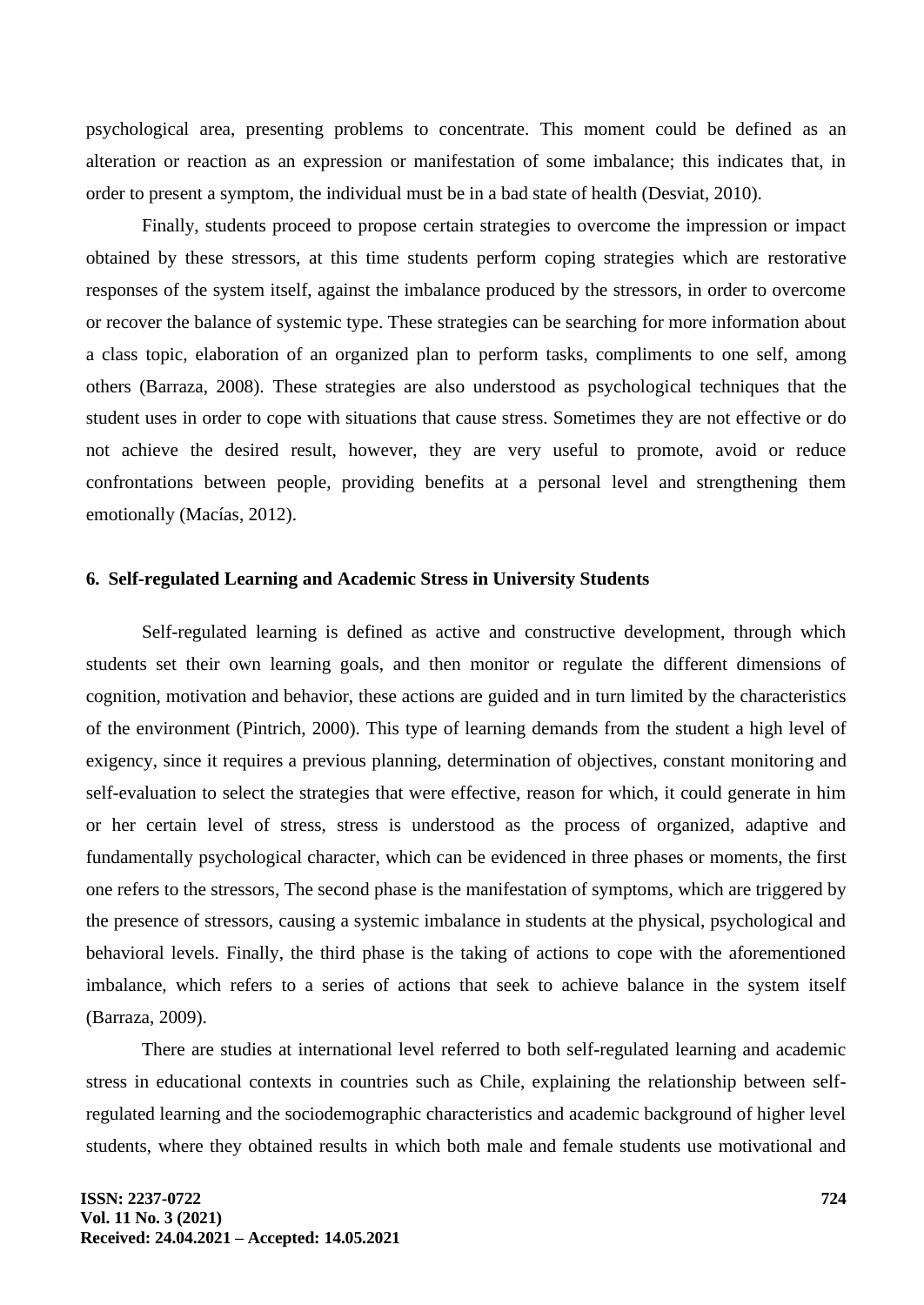cognitive components to achieve self-regulation of their learning, these students constantly monitor their academic progress so they maintain a good average in the areas treated (Inzunza, 2020).

Study in Spain, Navea (2018) conducts an exhaustive study of the sections of the adapted MSLQ self-regulated learning instrument; the sections studied were the motivation section and the section referring to the use of learning strategies by university level learners. From this study, they provided some recommendations for educational practice. In their results, they showed a strong relationship between the variables treated and suggested rethinking the curriculum to include greater interaction among students.

And referring to academic stress, Zarate (2018) proposes in his study to analyze the relationship between the study habits practiced by university students in Mexico and the academic stress present in them. This study, after analyzing its results, determined that the lack of practice of study habits and the presence of academic stress there is a significant relationship.

### **7. Conclusions**

Self-regulated learning within the educational context is defined as an active process, in which the student takes a leading role in his own learning, since he is the one who determines his goals, and then makes decisions, monitors, regulates and controls his actions in the dimensions of cognition, motivation and behavior, these actions are oriented and limited by the characteristics of the context or environment. (Pintrich, 2000).

Academic stress is an organized, adaptive and psychological process, which can be evidenced by three moments, the first refers to the stressors, the second is the presence of symptoms and finally the taking of coping actions against the imbalance produced in order to achieve the system's own balance (Barraza, 2009).

There are several studies referring to self-regulated learning in university students at national and international level, where the relationship between self-regulated learning and student characteristics is proposed (Inzunza, 2020). Regarding academic stress Zarate (2018) proposed in his article to analyze the relationship between study habits practiced by university level students and academic stress present in them and concluded that between the lack of practice of study habits and the presence of academic stress there is a significant relationship. Therefore, it can be inferred that self-regulated learning has a certain relationship with academic stress in university students.